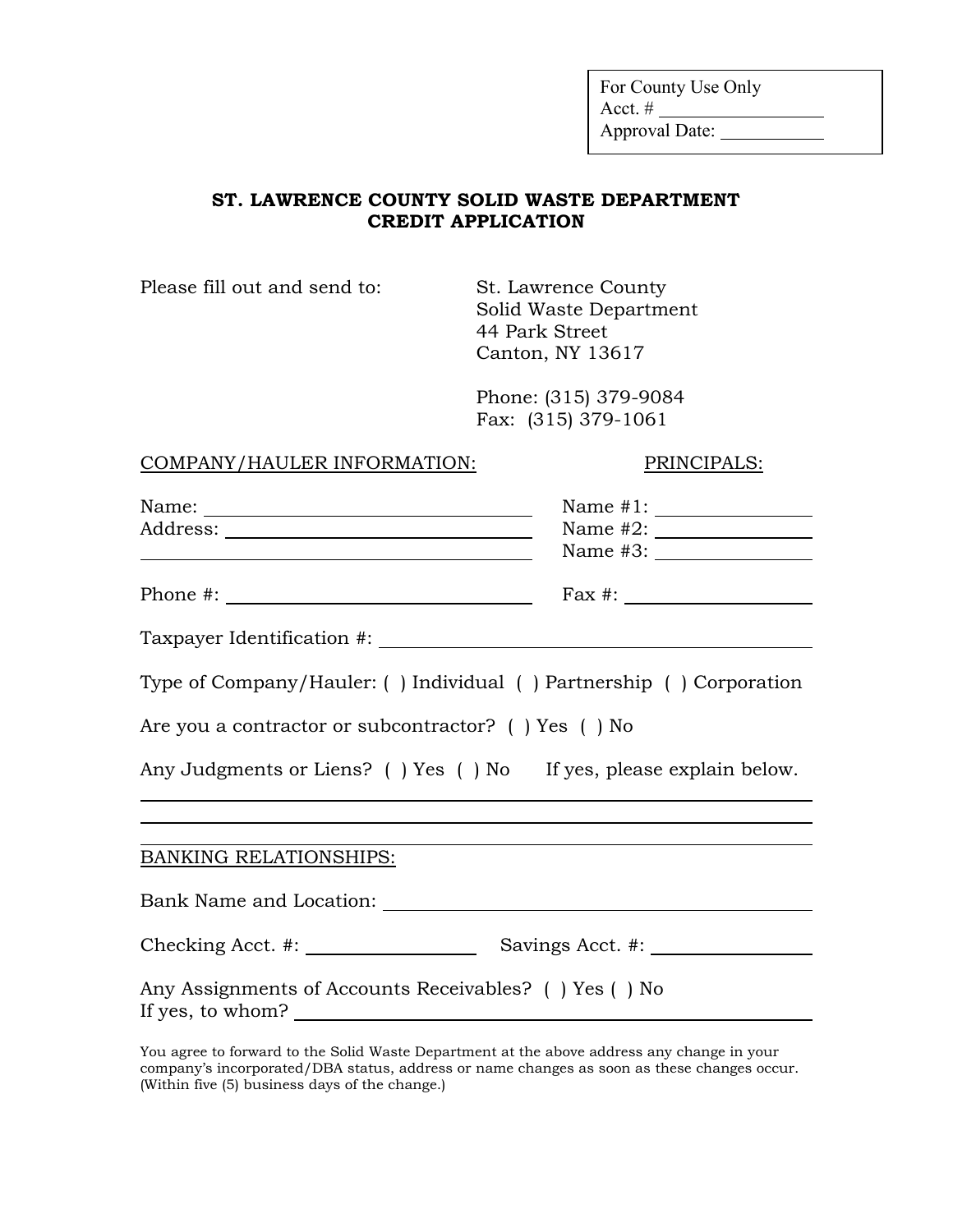#### CREDIT REFERENCES:

| Contact Person: _______________ |
|---------------------------------|
|                                 |
|                                 |
| Contact Person: 2000            |
|                                 |
|                                 |

#### CERTIFICATION:

I Certify that all the information provided on this application is true and that I agree to pay all tipping fees within 30 days after such fees are incurred and understand that for any unpaid balance there will be assessed a service charge of 1.5% per month. Failure to pay all credit charges within 30 days will result in the account being put on a CASH ONLY BASIS.

The St. Lawrence County Solid Waste Department may obtain a consumer report (credit history) from a consumer reporting agency (credit bureau) in consideration of this application and in connection with review or renewal of the account(s) applied for. The Solid Waste Department may obtain credit information from other sources and may exchange records regarding credit experience with consumer reporting agencies.

I/we affirm that all information in this application is complete and true, whether completed by me/us or by the Solid Waste Department at my/our direction and I/we understand that additional information may be required of me/us in connection with this application.

Signature

Printed Name

Title

Date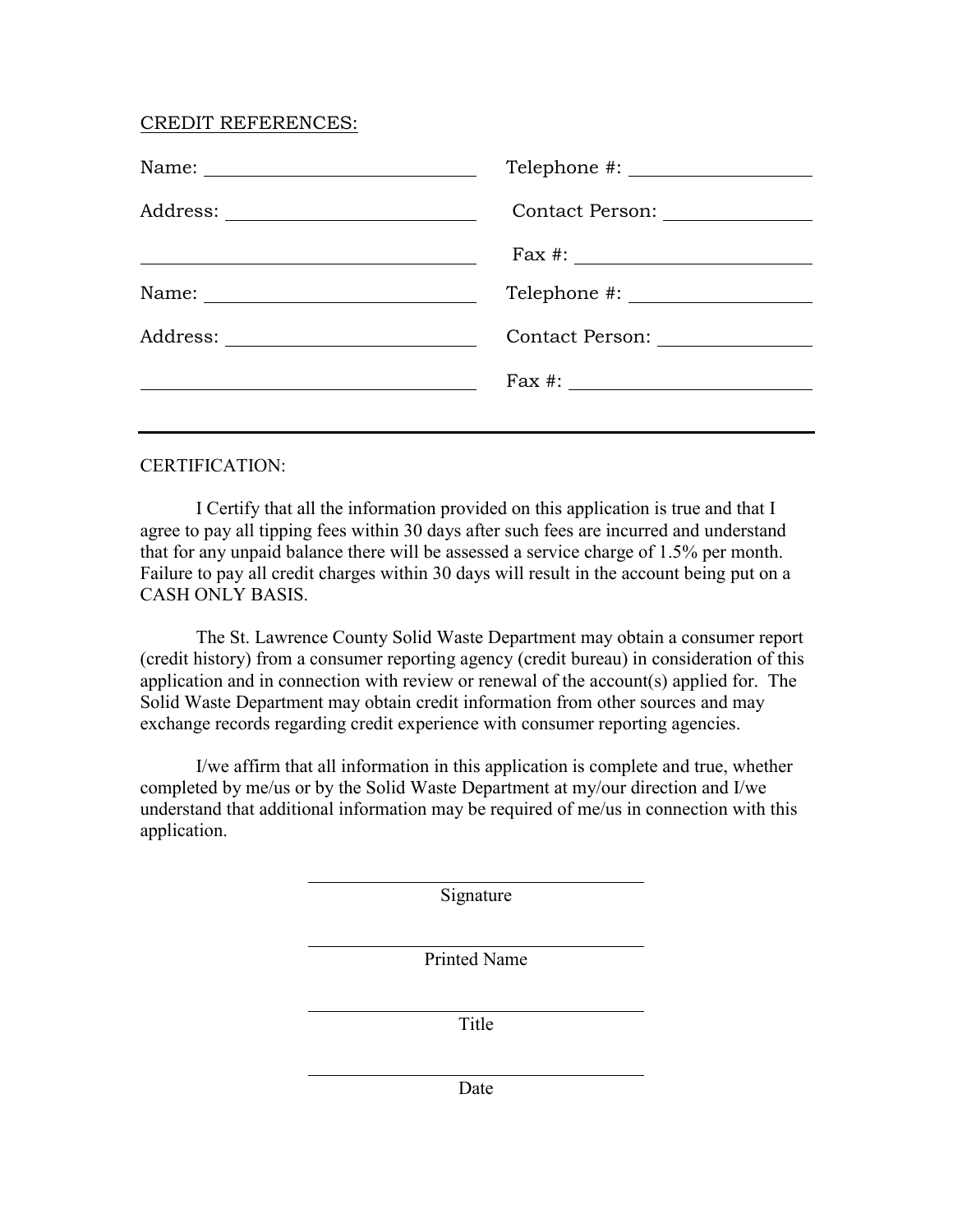# **ST. LAWRENCE COUNTY SOLID WASTE DEPARTMENT**

**44 Park Street, Canton, NY 13617-1194 Telephone: 315-379-9084 Fax: 315-379-1061**

**Donald R. Chambers Larry Legault** 

**Director** Recycling Coordinator/  **Operations Manager** 

# **AUTHORIZATION FOR RELEASE OF CREDIT REFERENCE INFORMATION**

**I, as an authorized agent of the company named:** 

, **agree to the** 

**following:**

**Authorization is given to the specified bank and trade** 

**references to release all requested information to the St.** 

**Lawrence County Solid Waste Department.**

**Signature Date**

**Typed or Printed Name Title**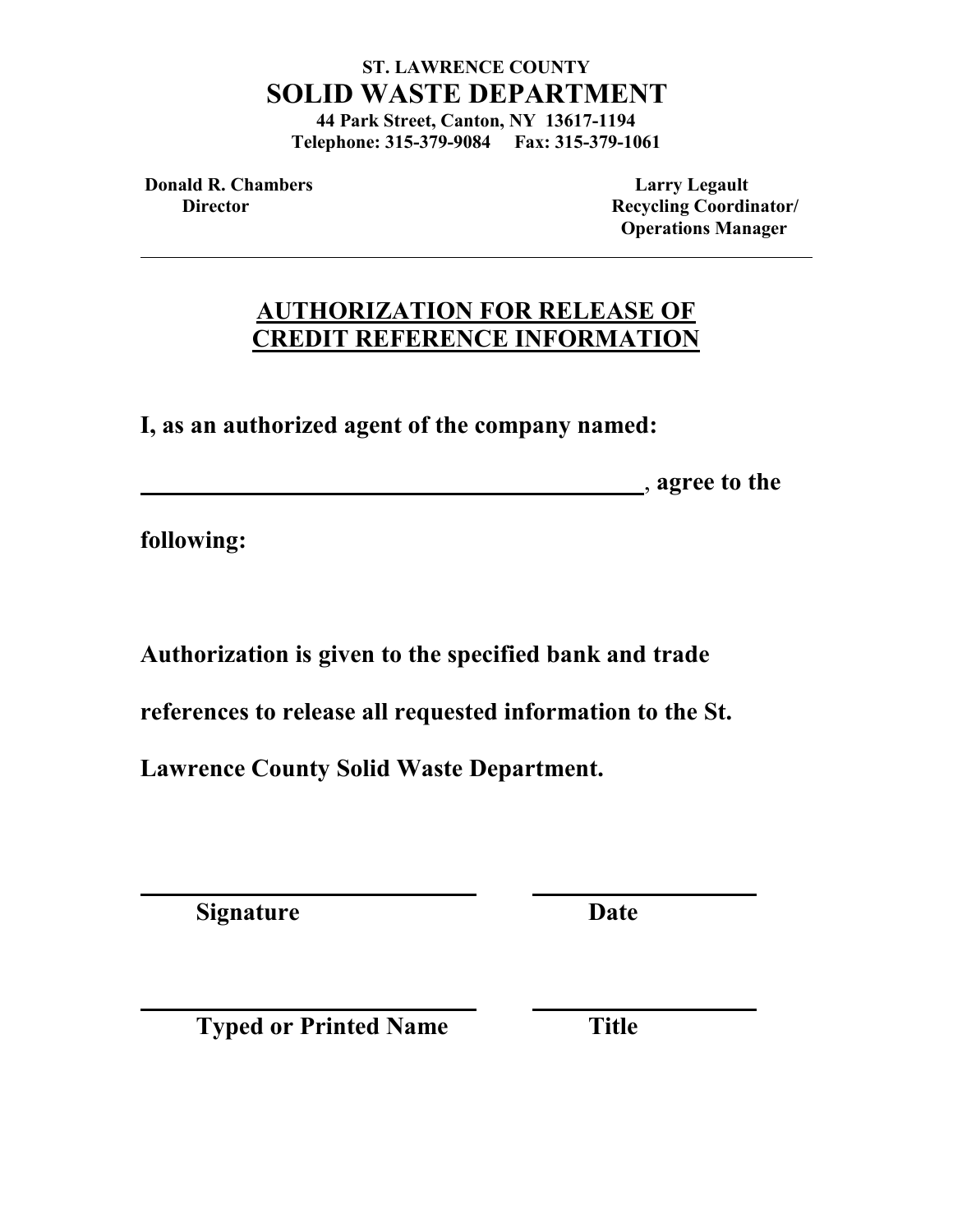### **ST. LAWRENCE COUNTY SOLID WASTE CUSTOMER CREDIT POLICY ADOPTED JANUARY 2, 1997**

#### A. STATEMENT OF CREDIT POLICY

The County is **not** obligated by any legislation to allow credit to any customers. Credit will be extended to customers only if the following conditions have been met:

- 1. Submission of an accurate, complete and appropriately signed credit application, together with the required application fee at least three (3) days prior to the credit authorization (credit application form attached);
- 2. Approval of the credit application by the County's Solid Waste Director; and
- 3. Satisfactory meeting of payment schedules as outlined later in this credit policy.

#### B. CREDIT APPLICATIONS

- 1. All new credit applicants must submit an accurate, complete and appropriately signed credit application (form attached) to the County's Solid Waste Director at least three (3) business days in advance of the first day on which the Customer wishes to be able to use his/her charge account.
- 2. All new credit applications must be accompanied by a nonrefundable \$25 application fee.
- 3. The County's Solid Waste Director may require a delay of longer than three (3) days before a customer's credit application is approved if there is any question for whatever reason about the Customer's credit standing.
- 4. If the County's Solid Waste Director refuses to approve a Customer's credit application, the Customer may appeal the decision as described in E below.
- 5. While a Customer's credit application is pending, the Customer may always use the County's facilities on a cash basis.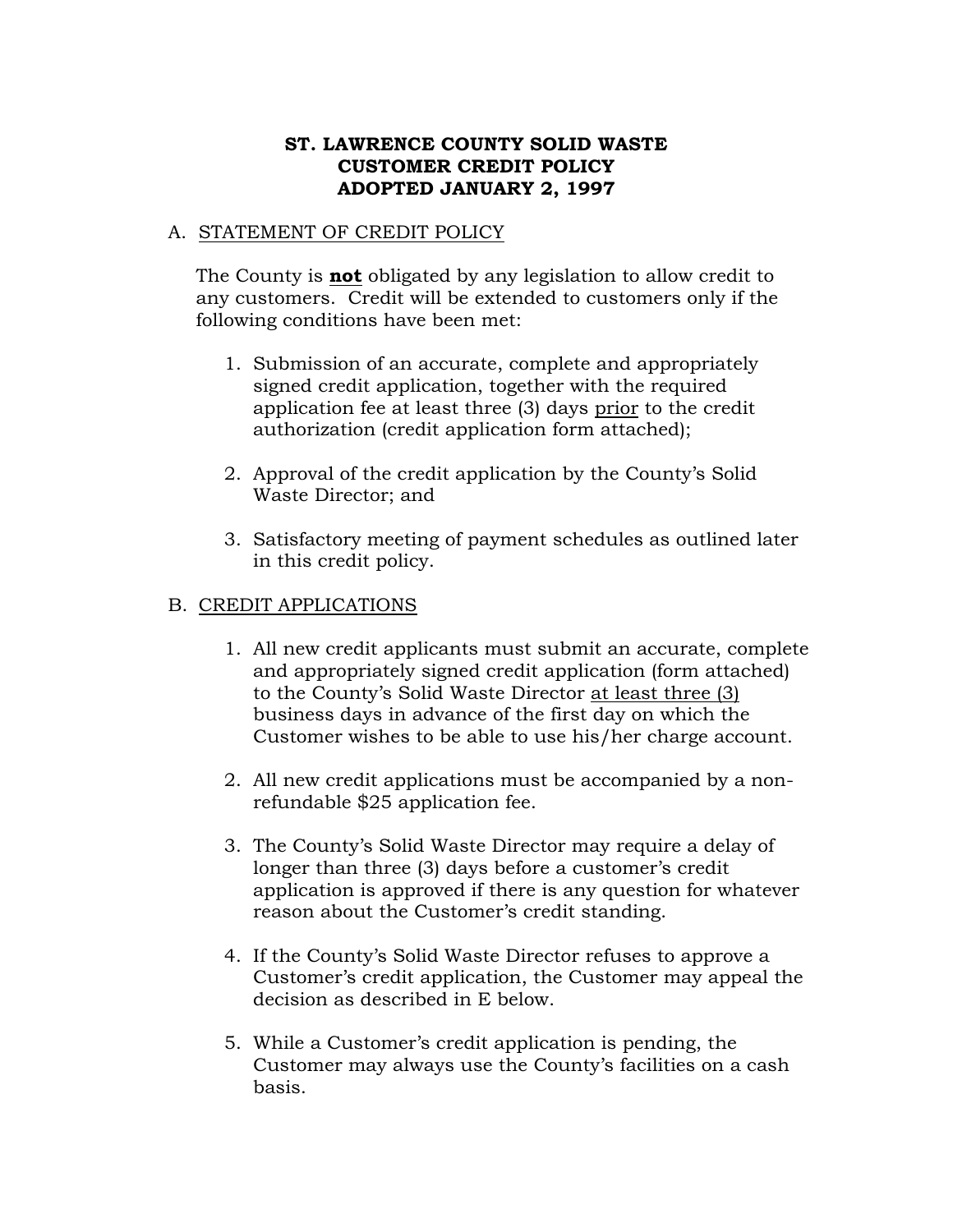- 6. Submission of an executed credit application constitutes presumptive evidence that the applicant accepts the conditions and terms of credit specified in or implied by the credit policy.
- 7. All current Customers with credit privileges must file a completed credit application with the County before March 15, 1997. The County will not levy the \$25 application fee on such Customers. If such Customers fail to file such an application before March 15, 1997, the Solid Waste Director is authorized to terminate such Customers' credit privileges.

### C. CREDIT TERMS

- 1. The County Solid Waste Department bills all credit Customers on a monthly basis. Bills are mailed during the first week of every month. The County requires all Customers to remit full payment for each month's credit balance on or before the last day of the month following the close of the billing period.
- 2. The County will assess a 1½ % per month late charge on all overdue accounts. Said late charges shall be calculated on a calendar month basis – which means that if the Customer's payment is one day over, he/she will owe the County 1½ % interest on his/her outstanding balance. The Solid Waste Director is authorized to invoke the further penalties described in 4, 5 and 6 below with Customers who fail to pay such penalties upon demand.
- 3. PLEASE NOTE THAT A CUSTOMER SHALL BE DEEMED TO HAVE PAID HIS/HER BILL ON TIME AS OF THE DATE OF THE U.S. POSTAL SERVICE'S OFFICIAL CANCELLATION. However, postage meter cancellations are not acceptable.
- 4. A Customer's credit privileges terminate if he/she fails to pay his/her past due amount within sixty (60) days of the payment due date which will result in the Customer being permitted to use the County's facilities on a cash only basis. Reinstatement of credit privileges which have been terminated thus shall not be automatic and the Solid Waste Director may impose such reasonable conditions on the reinstated account as he/she deems necessary to prevent the account from becoming past due in the future.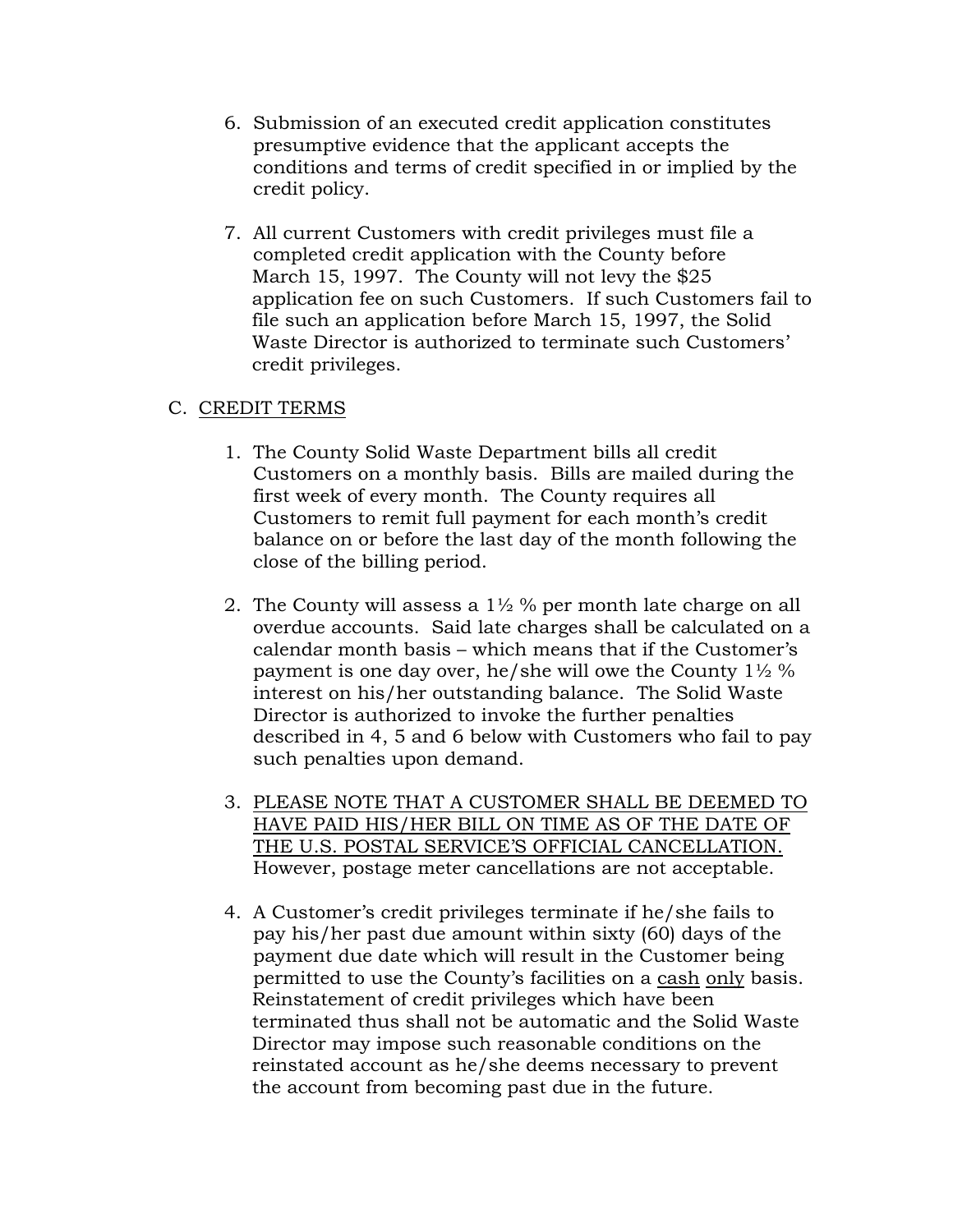- 5. The Solid Waste Director may require cash only Customers with an outstanding past due balance owed to the County to pay a 50% cash surcharge over the then-extant facility tipping fee as a condition of being permitted to deliver materials to a County facility. Such surcharge shall be credited to reduce the Customer's unpaid balance which shall include any interest or other charges.
- 6. The Solid Waste Director is authorized to forbid the use of the County's facilities to any credit Customer who has failed for three (3) months to bring his/her overdue credit account balance to zero.
- 7. The Solid Waste Director is authorized to negotiate special arrears repayment agreements with Customers whose past due credit accounts exceed \$500 as of the date that the County adopted these credit policies.
- 8. As a condition of extending credit to a Customer, the Solid Waste Director is authorized to require satisfactory cash deposits and/or payment bonds from Customers whom he/she deems to be uncertain credit risks. In particular, such payment security arrangements may be applied to temporary users of the system, such as out-of County contractors.
- 9. As a condition of extending credit to a Customer, the Solid Waste Director may set a maximum line to a Customer's account beyond which the Customer must pay cash, even if the Customer's account is not past due. In particular, the Solid Waste Director is authorized to set such maximum credit lines for Customers without a business credit history and/or who, in the past, have failed to keep credit accounts with the St. Lawrence County Solid Waste Disposal Authority, County or others current.
- 10.The Solid Waste Director is authorized to commence whatever third party collection actions he/she deems necessary to collect delinquent past due accounts. Such actions may include, but are not limited to, having legal counsel send collection letters, seeking legal judgments, filing liens and recourse to collection agencies. The Solid Waste Director is authorized to charge the reasonable costs of such actions to include attorney fees to the Customer's account and may require payment of same as a condition of